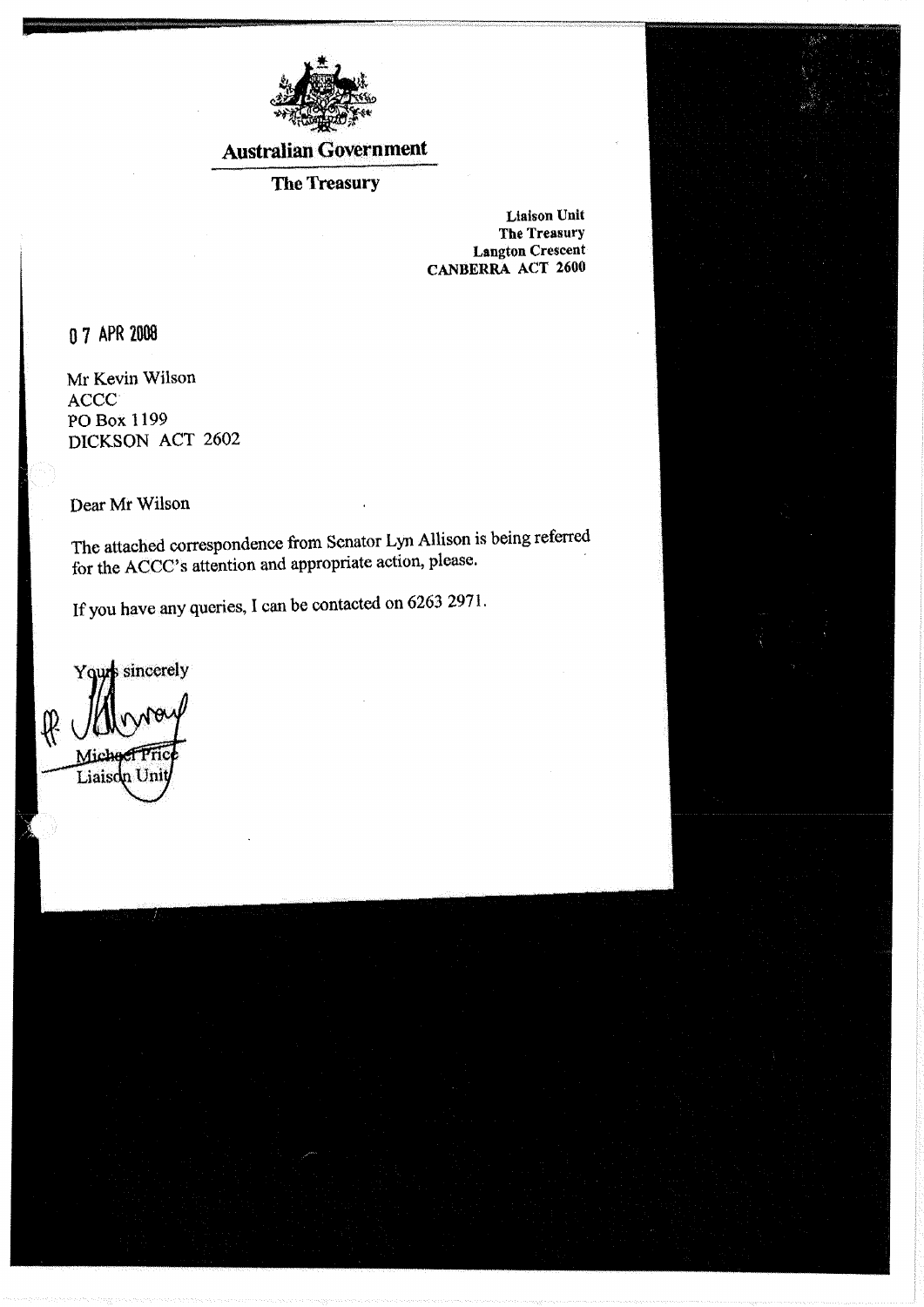

#### **Australian Government**

#### **The Treasury**

**Liaison Unit** The Treasury **Langton Crescent** Canberra ACT 2600

0 7 APR 2008

Electorate Officer to Senator Lyn Allison Senator for Victoria 1st Floor, 62 Wellington Parade EAST MELBOURNE VIC 3002

Dear Sir/Madam

I acknowledge receipt of Senator Allison recent letter to the Assistant Treasurer and Minister for Competition Policy and Consumer Affairs concerning Mercy Ministries.

As the matter falls more directly within the portfolio responsibilities of the Australia Competition and Consumer Commission, your correspondence has been referred to them for their attention.

Yours faithfully

Tony Murray Manager, Liaison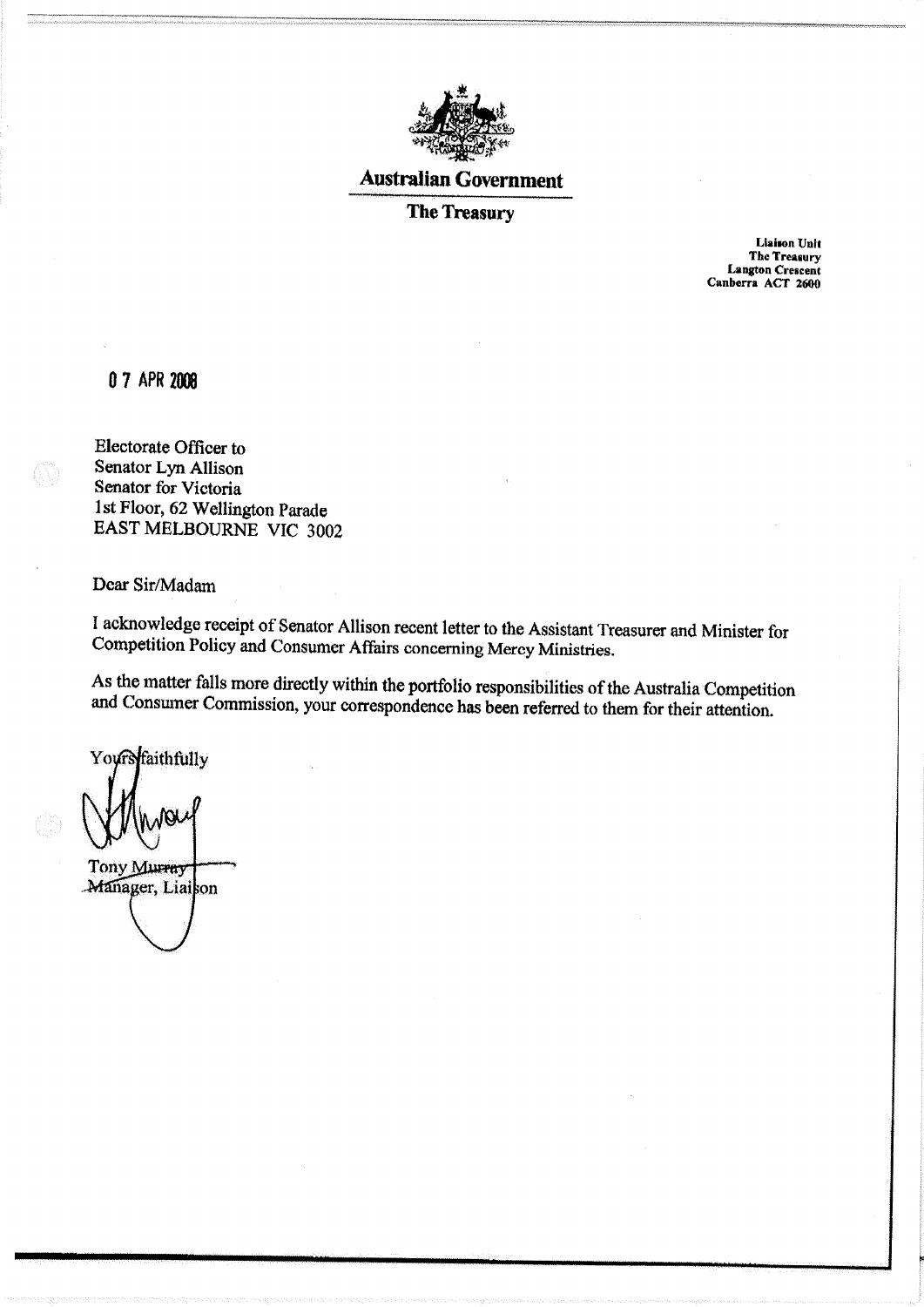



## 6016 **SENATOR LYN ALLISON**

Leader of the Australian Democrats Senator for Victoria



Hon Chris Bowen, MP Minister for Competition Policy and Consumer Affairs M 1 24 **Parliament House** Canberra ACT 2600

March 2008

Dear Minister.

Re: Senate motion on reference of Mercy Ministries matter to ACCC

Attached is a copy of motion I put up in the Senate on the 20<sup>th</sup> March 2008 in response to media reports of misleading and unprofessional behaviour on the part of Mercy Ministries in their dealings with vulnerable young women with mental health conditions. While the Government supported this motion in the Senate, unfortunately the Opposition did not support it and it was subsequently defeated.

Given that the Government supported the motion which requested that the Australian Competition and Consumer Commission (ACCC) investigate whether Mercy Ministries has engaged in misleading and deceptive conduct, I am requesting that as Minister for Competition Policy and Consumer Affairs you ask the ACCC to investigate this matter.

I would appreciate being informed about your response to this request and any progress made on these matters.

ours sincerely, Senator Lyn Allison

 $CCC$ 

| Office Circulation<br>Assistant Treasurer<br>C) Chief of Staff<br><sup>[]</sup> Diary Secretary                                          | Correspondence Received - Office of the Assistant Treasurer<br>$B$ To: Adviser . JC<br>D Cc: Advisers<br>י נס∟ס ⊐ |
|------------------------------------------------------------------------------------------------------------------------------------------|-------------------------------------------------------------------------------------------------------------------|
| Departmental                                                                                                                             | 2 5 MAR 2008                                                                                                      |
| Action<br><b>Acknowledge</b><br>Substantive Response<br><b>Appropriate Action</b><br>triormation<br>Constituent Response<br>Signatory 45 | □ Griefing<br>□ Speech<br><b>Refer to</b><br><b>List Further Action</b><br>masnt                                  |

Ist Floor, 62 Wellington Parade East Melbourne VIC 3002 · Phone: (03) 9416 1880 · Facsimile: (03) 9417 1690 Parliament House, Canberra ACT 2600 • Phone: (02) 6277 3076 • Facsimile: (02) 6277 3235 Webpage: www.democrats.org.au . Email: senator.allison@aph.gov.au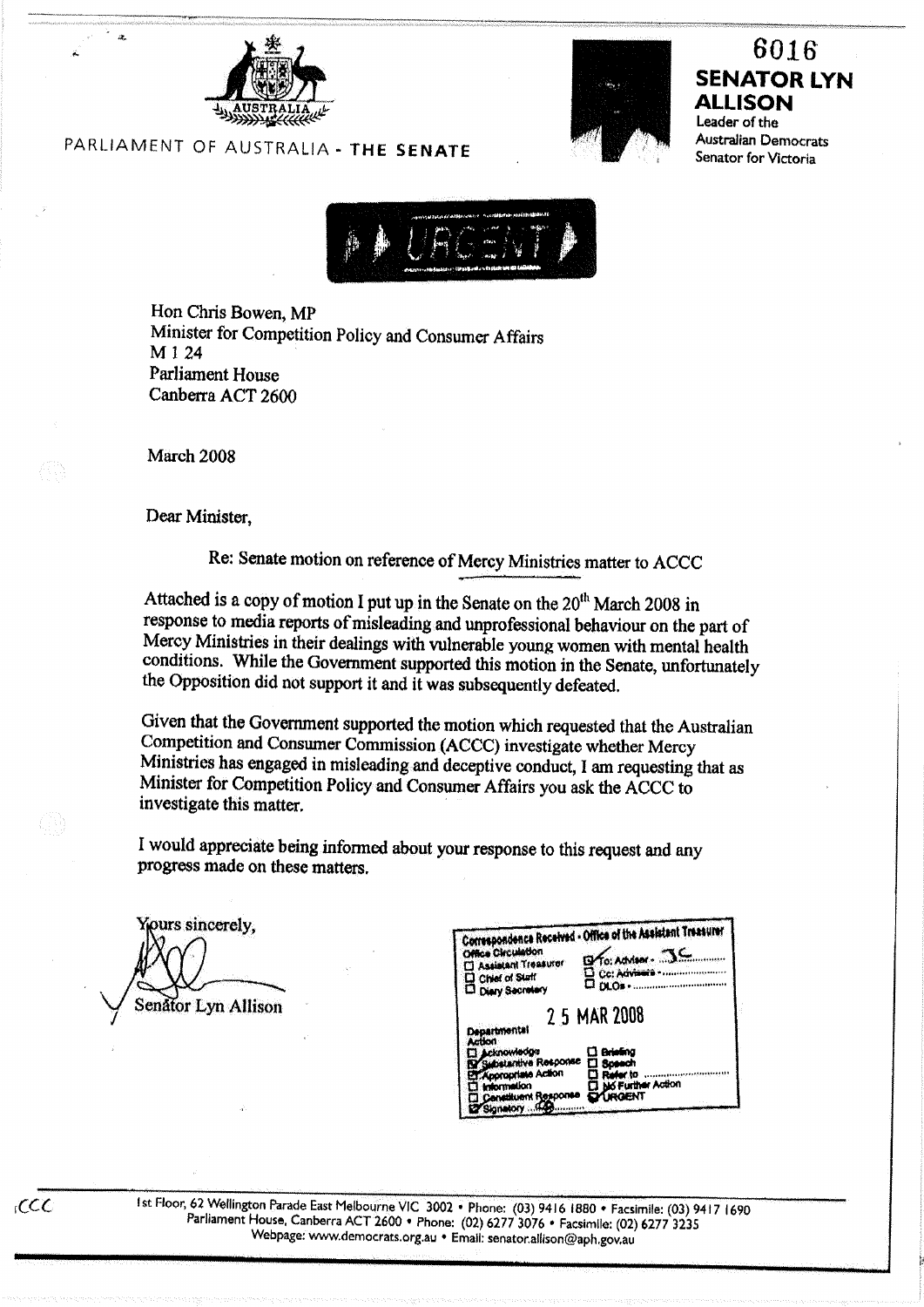



#### **SENATOR LYN ALLISON**

Leader of the Australian Democrats Senator for Victoria

PARLIAMENT OF AUSTRALIA - THE SENATE

#### **Notice of Motion**

I give notice that on the next day of sitting I shall move that the Senate:

- Notes the reports in the Sydney Morning Herald regarding concerns a) about the Mercy Ministries residential programs for young women suffering from psychological illnesses, in particular that despite advertising that residents would receive support from psychologists, general practitioners, dieticians, and social workers, former residents report receiving only an occasional visit to a general practitioner
- $b)$ Calls on the Government to instruct the Australian Competition and Consumer Commission to investigate whether Mercy Ministries has engaged in misleading and deceptive conduct

**Senator Lyn Allison** 19 March 2008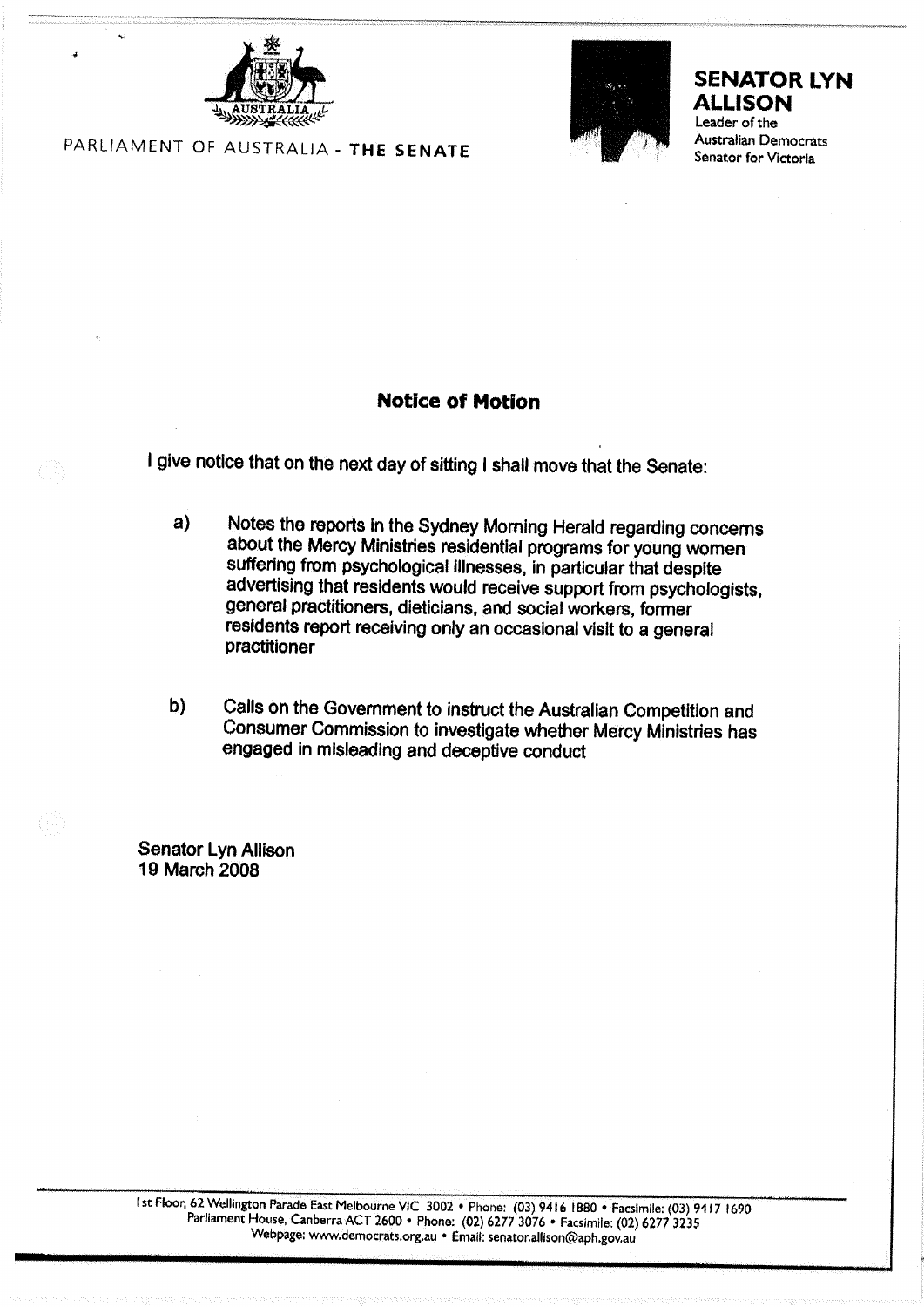**MEDIA MONITORS** 



**HERALD INVESTIGATION** 

**Sydney Morning Herald** 17/03/2008 Page: 1 **General News** Region: Sydney Circulation: 212700 **Type: Capital City Dally** Size: 628.70 sq.cms MTWTFS-

Page 1 of 2



# They sought mercy,<br>but got exorcism and Bible studies

#### **Ruth Pollard**

A SECRETIVE ministry with direct links to Gloria Jean's Coffees and the Hillsong Church has been deceiving troubled young women into signing over months of their lives to a program that offers scant medical or psychlatric care, instead using Bible studies and exorcisms to treat mental illness.

Government agencies such as Centrelink have also been drawn into the controversy, as residents are required to transfer their benefits to Mercy Ministries. There are also allegations that the group receives a carers payment to look after the young women.

Mercy Ministries says 96<br>"young women have "graduated from its program since its Inception in 2001, But many have been expelled without warning and with no follow up or support.

Three former residents who have felt the full force of Mercy's questionable programs are blowing the whistle on its

emotionally cruel and medically unproven techniques, detailing abuse including exorcisms. "separation contracts" between girls who became friends, and harsh discipline for those who broke the rules.

Naomi Johnson, Rhiannon Canham-Wright and Megan Smith (Megan asked to use an assumed name) went into Mercy Ministries independent young women, and came out broken and suicidal, believing, as Mercy staff had told them repeatedly, that they were possessed by demons and that Satan controlled them.

Only careful psychological and psychiatric care over several years brought them back from the edge.

Taking in girls and women aged 16 to 28, Mercy Ministries claims to offer residents support from "psychologists, general<br>practitioners, dietitians, social workers, [and] career counsellers". These claims are made on its website, and the

programs are promoted through Gloria Jean's cafes throughout Australia.

But these former residents say no medical or psychological services were provided - just an<br>occasional, monitored trip to a GP, where the consultation takes place in the presence of a Mercy Ministries staff member or volunteer.

Instead, the program is focused on prayer, Christian counselling and expelling demons from in and around the young women, who say they begged Mercy Ministries to let them get medical help for the conditions they were suffering, which included bipolar disorder. anxiety disorders and anorexia.

When the Herald asked Mercy Ministries representatives whether they told young women that the symptoms of their mental illness or eating disorders were due to demonic activity and Continued Page 8